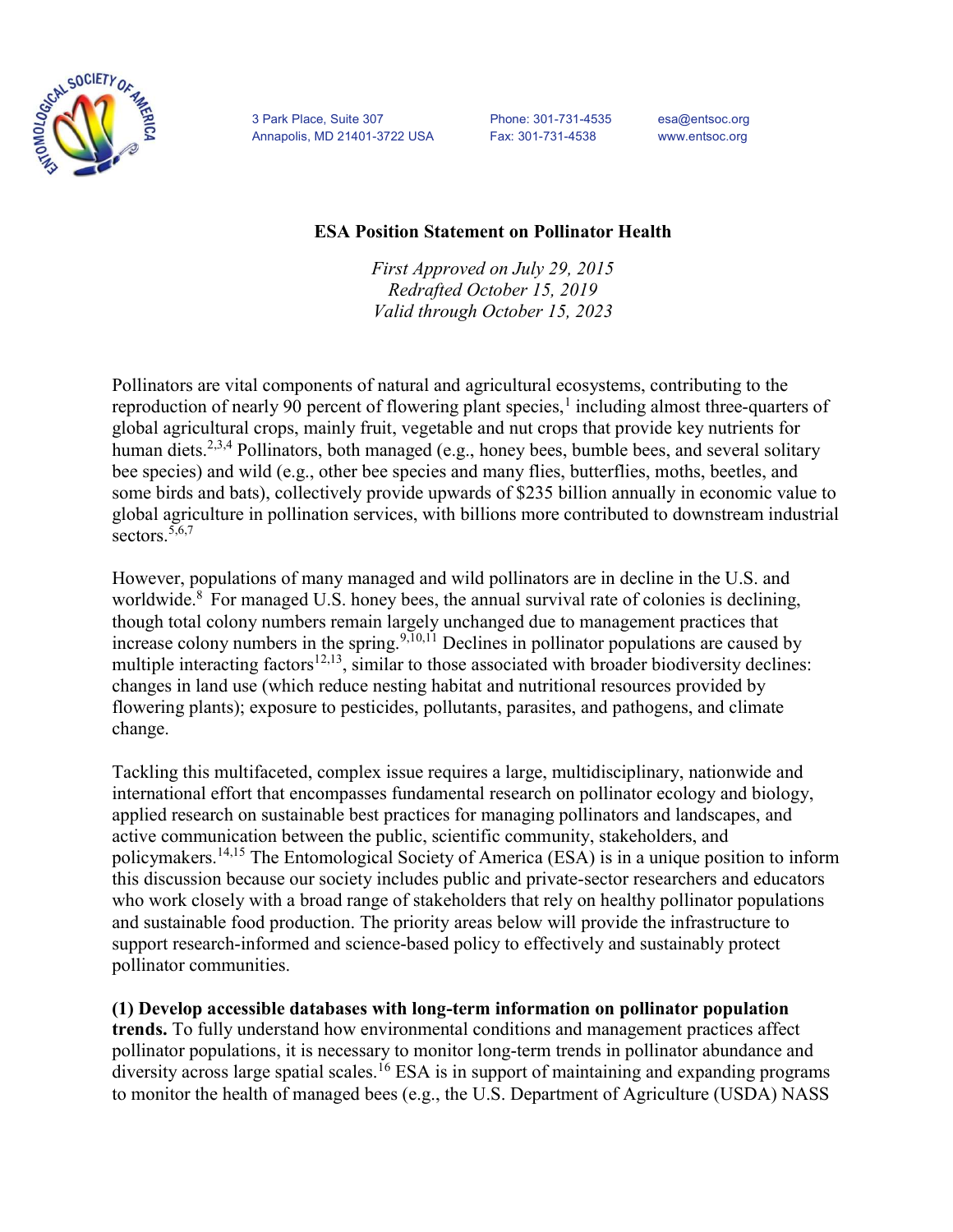Annual Honey Bee Colonies Survey<sup>17</sup> and other public grant-funded academic and non-profit programs<sup>18</sup>). The ESA also supports programs targeted at wild pollinators (including the initiative from the USDA to establish a national monitoring program for wild bees). These largescale efforts can be supported by monitoring schemes and programs to collect data from beekeepers, growers, land managers, and citizen scientists. Data generated from these efforts must be maintained in well-curated digital databases or museum collections accessible to the broader community.

(2) Characterize the nutritional and habitat needs of pollinators and develop approaches to ensure that adequate resources are available to pollinators in agricultural, urban, and restored landscapes. Pollinators are best supported by communities of diverse and abundant flowering plants and a variety of nesting habitats for wild species. Research is needed in the following areas: determining the nutritional needs of diverse pollinator species and the regionally appropriate flowering plants that meet these needs; understanding how nutrition interacts with other factors involved in pollinator decline; determining how nest-site availability for wild species influences population dynamics; and ascertaining how foraging and nesting habitat resources can be optimized through improved land-management practices. Research support should prioritize projects that address large geographic areas and management practices that are compatible with current land-use patterns.

(3) Develop approaches for efficient and rapid characterization, modeling, and prediction of ecologically relevant effects of stressors. Pollinators are exposed to multiple interacting, acute, and chronic biological and environmental stressors, the effects of which can vary among species, life stages, and environmental conditions. ESA members support science-based risk assessment and encourage further efforts to evaluate risk given the full spectrum of stress factors<sup>19</sup>. To fully characterize stressors' effects, it is necessary to develop efficient and accessible diagnostic methods to both monitor exposure and assess responses. Results must be rigorously and comprehensively analyzed across multiple studies, facilitating the development of predictive models. The data and results of these studies should be compiled into accessible databases (see Priority 1). This information will allow the development of decision support systems to improve the management of pollinators and landscapes, and can serve to inform regulatory processes, including improving and updating the 2014 framework for pollinator risk assessment developed by the  $EPA^{20}$ . These efforts are best supported through collaborations which includes researchers with diverse expertise, stakeholders, and policymakers.

(4) Improve best-practice guidelines for raising, managing, and transporting honey bees. Honey bee colonies often are transported great distances to provide pollination services in agricultural landscapes. However, they may experience limited diets and increased exposure to parasites, diseases, agrochemicals, and other stressors. Maintaining healthy bees under these conditions can be difficult. Best management practices can assist beekeepers<sup>21</sup>, but these should be continuously improved with new information. Improved monitoring, treatment thresholds, treatment options, and the breeding of resilient genetic stocks (resulting from Priorities 1-3) can further increase success rates in maintaining the large numbers of vigorous honey bee colonies needed for crop production and honey production. Improvements in honey bee colony management can also reduce risks – such as spillover of parasites and pathogens – to other managed and wild pollinator populations. The development and expansion of tools and platforms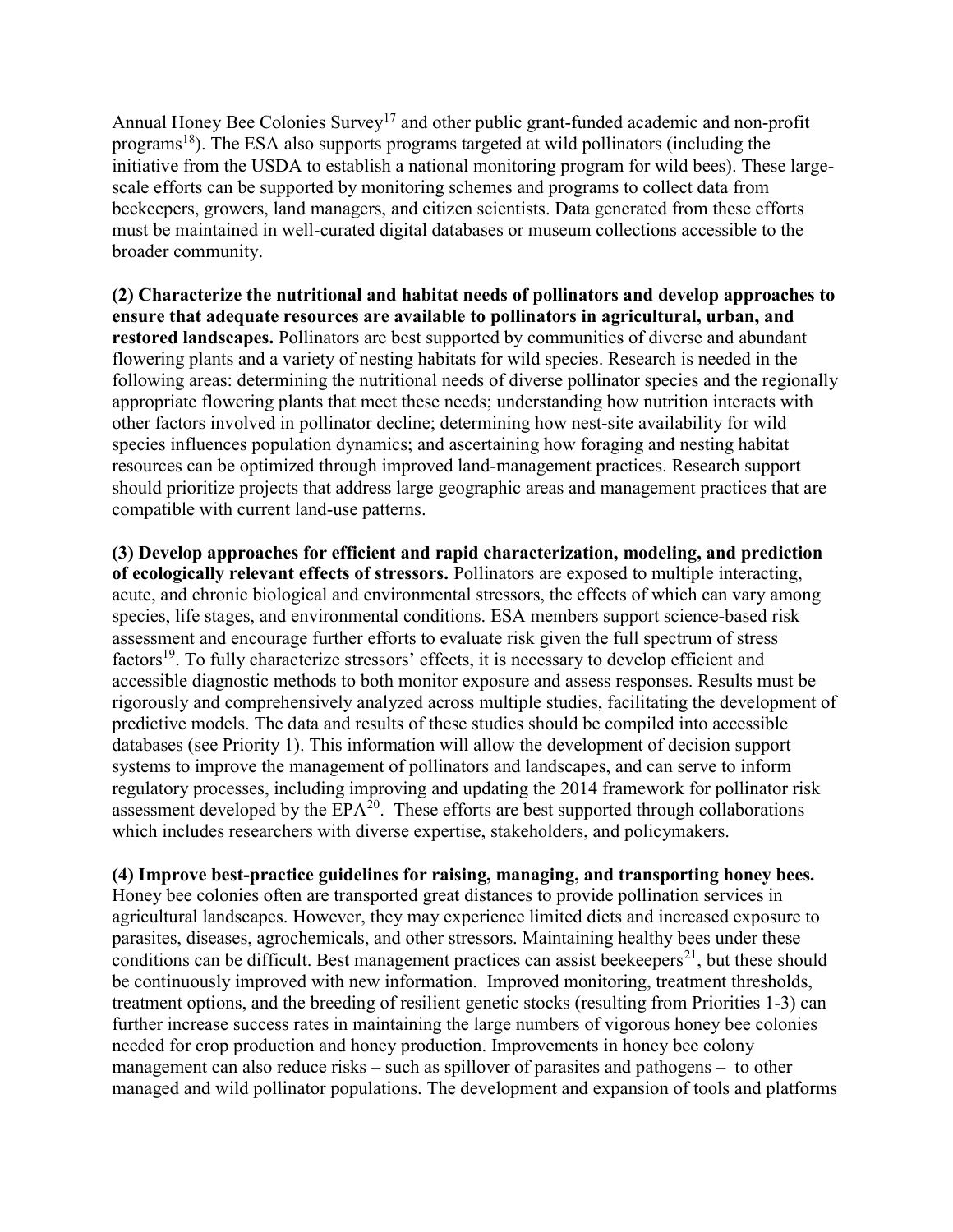for facilitating rapid communication between beekeepers, growers, and land managers are critical. Improving and disseminating best management and communications practices requires a coordinated effort by University and Cooperative Extension apiculturists and other personnel, the USDA-Agricultural Research Service (ARS), and industry experts.

## (5) Develop best-practice guidelines for "Integrated Pollinator and Pest Management"

(IPPM) in diverse landscapes. Integrated pest management (IPM) is a sustainable strategy that can improve profitability while reducing risks associated with pesticide use, but the economic value of pollination services at the ecosystem level should be assessed even more broadly and be included in the IPM decision-making process.22,23,24 Therefore, integrated pollinator and pest management (IPPM) guidelines should be developed through research and incorporated into crop- and region-specific programs that recommend appropriate pest-management solutions and land-management strategies that reduce risks to pollinators and enhance pollinator ecosystem services while maintaining profitable crop and honey production<sup>24,25,26</sup>. Increased support for research on IPPM practices and for Cooperative Extension are needed to develop and implement programs that are compatible with pollination ecosystem services.

(6) Facilitate coordinated efforts among stakeholders, universities, industry, and government agencies. There has been substantial progress in understanding the factors leading to population decline in managed and wild pollinator species. However, the majority of efforts to address pollinator decline have been fragmented across research groups and confined to primarily short-term and small-scale studies, due to low levels of federal funding for agricultural research and limited communication among researchers, stakeholders, and policymakers. Therefore, strong partnerships are needed among universities (with their associated Cooperative Extension services), USDA-ARS laboratories, state and federal regulatory agencies, agricultural industry, non-governmental organizations, and other stakeholders. These partnerships can effectively leverage existing national and international resources, leading to innovative approaches for pollinator conservation.

(7) Develop professional training programs and public-outreach campaigns for pollinator research, management, and conservation. Educational programs are essential for providing broad integrative training in research, extension, and outreach to academics at all levels, including undergraduates, graduate students, and postdoctoral scholars—the next generation of scientists, educators, and policymakers who will tackle future challenges. Similarly, expanded training and outreach programs should be provided to non-research communities, including pesticide applicators, crop consultants, homeowners, landowners, beekeepers, and policymakers. These programs should be accessible to individuals from different socioeconomic and other backgrounds.

Pollinators are critical to the function of healthy landscapes and are key contributors to food security. They serve as outstanding exemplars of the role that healthy ecosystems play in supporting a sustainable future. ESA strongly supports expanded research and educational efforts in the area of pollinator health to improve management, understanding, and appreciation of our complex and dynamic natural, urban, and agricultural ecosystems.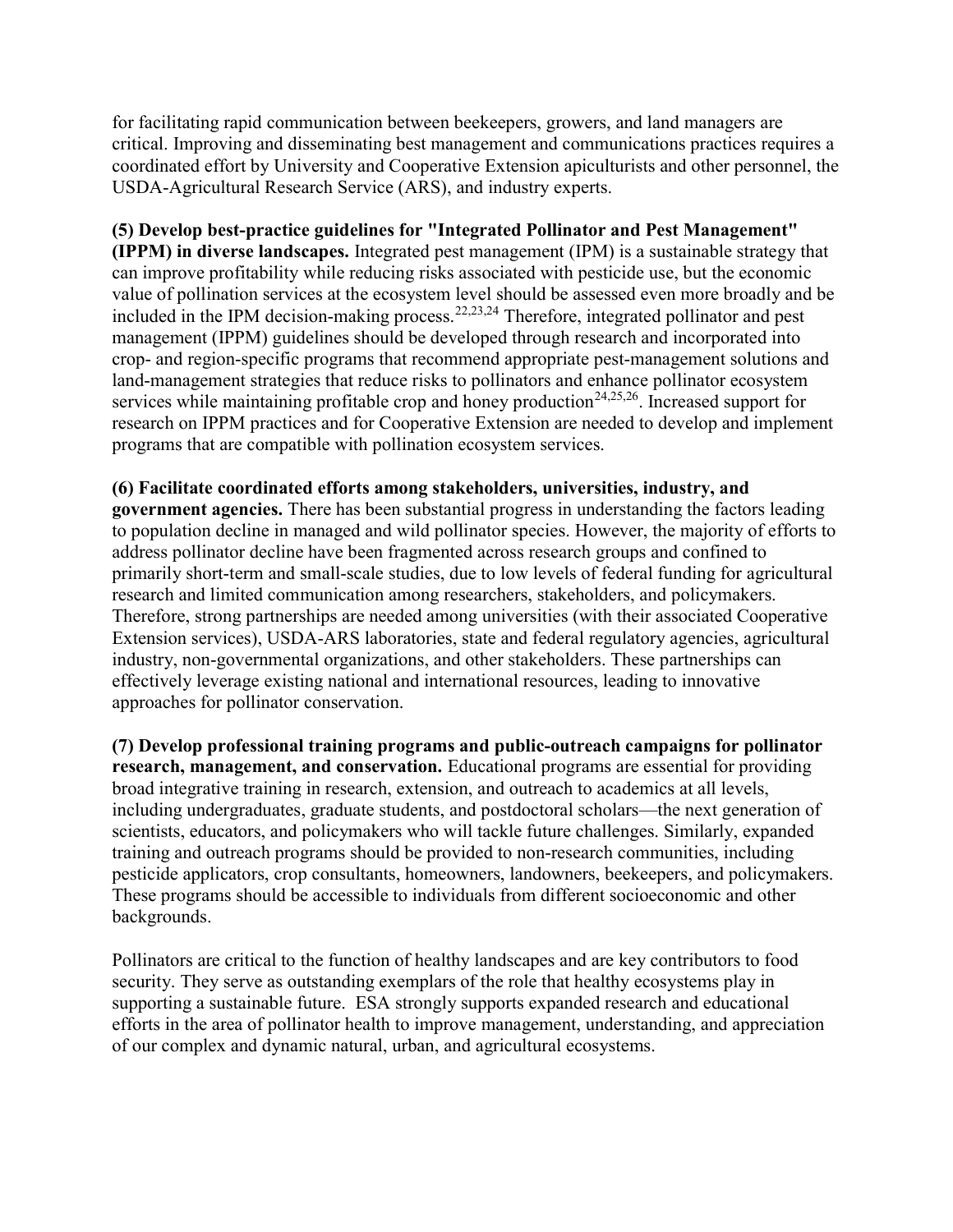ESA is the largest organization in the world serving the professional and scientific needs of entomologists and people in related disciplines. ESA today has more than 7,000 members affiliated with educational institutions, health agencies, private industry, and government. Headquartered in Annapolis, Maryland, the Society stands ready as a non-partisan scientific and educational resource for all arthropod-related topics. For more information, visit www.entsoc.org.

## References

<sup>1</sup> Ollerton, J., R. Winfree, S. Tarrant. 2011. How many flowering plants are pollinated by animals? Oikos 120: 321-326.

<sup>2</sup> Klein, A.M. et al. 2007. Importance of pollinators in changing landscapes for world crops. Proceedings of the Royal Society B-Biological Sciences 274: 303-313

<sup>3</sup> Aizen, M., L.A. Garibaldi, S.A. Cunningham, A.M. Klein. 2009. How much does agriculture depend on pollinators? Lessons from long-term trends in crop production. Annals of Botany 103: 1579-1588.

<sup>4</sup> Ellers, E.J., C. Kremen, S. S. Greenleaf, A.K. Garber, A.M. Klein. 2011. Contribution of Pollinator-Mediated Crops to Nutrients in the Human Food Supply. Plos One. https://doi.org/10.1371/journal.pone.0021363

<sup>5</sup> Gallai, N., J.M. Salles, J. Settele, B.E. Vaissière. 2009. Economic valuation of the vulnerability of world agriculture confronted with pollinator decline. Ecological Economics 68: 810-821.

<sup>6</sup> Food and Agriculture Organization of the United Nations. The importance of bees and other pollinators for food and agriculture. http://www.fao.org/3/i9527en/i9527en.pdf

<sup>7</sup> Shauhrat, S.C., B.R. Bakshi, V. Khanna. 2015. Environmental Science and Technology. 49, 24: 14441-14451.

<sup>8</sup> Intergovernmental Science-Policy Platform on Biodiversity and Ecosystem Services (IPBES). 2016. Assessment Report on Pollinators, Pollination and Food Production. https://www.ipbes.net/assessmentreports/pollinators.

<sup>9</sup> United States Department of Agriculture (USDA)—National Agricultural Statistics Service (NASS). 2018. Honey Bee Colonies. https://usda.library.cornell.edu/concern/publications/rn301137d.

<sup>10</sup> Grozinger, C. 2017. It Takes a Colony. Penn State Ag Science Magazine. Fall/Winter 2017. https://agsci.psu.edu/magazine/articles/2017/fall-winter/it-takes-a-colony.

<sup>11</sup> Bee Informed. 2019. Honey Bee Colony Losses 2018-2019: Preliminary Results. https://beeinformed.org/results/2018-2019/.

<sup>12</sup> USDA and U.S. Environmental Protection Agency (EPA) National Honey Bee Health Stakeholder Conference Steering Committee, 2013. Report on the National Honey Bee Health Stakeholder Conference (October 2012). https://www.usda.gov/sites/default/files/documents/ReportHoneyBeeHealth.pdf.

<sup>13</sup> Goulson, D., E. Nicholls, C. Botías, E.L. Rotheray. 2015. Bee Declines Driven by Combined Stress from Parasites, Pesticides, and Lack of Flowers. Science. 347, 6229: 1255957.

<sup>14</sup> Siebert, M. W., R.K. Krell, J. Gore, J. Harris. 2018. The Science Policy Field Tour Concept: A New Platform for Communicating Science for Public Policy. Journal of Integrated Pest Management 9: 1-9.

<sup>15</sup> Grozinger, C. M., J.D. Evans. 2015. From the lab to the landscape-translational approaches to pollinator health. Current Opinion in Insect Science 10: 1-3.

<sup>16</sup> Bartomeus, I., L.V. Dicks. 2017. The need for coordinated transdisciplinary research infrastructures for pollinator conservation and crop pollination resilience. Environmental Research Letters 14: 045017.

<sup>17</sup> USDA NASS. 2019. https://www.nass.usda.gov/Newsroom/Notices/2019/07-01-2019.php.

<sup>18</sup> Bee Informed. https://beeinformed.org. Date accessed October 1, 2019.

<sup>19</sup> Ankley G.T., R.S. Bennett, R.J. Erickson, D.J. Hoff, M.W. Hornung, R.D. Johnson, D.R. Mount, J.W. Nichols, C.L. Russom, P.K. Schmieder, J.A. Serrrano, J.E. Tietge, D.L. Villeneuve. 2010. Adverse outcome pathways: a conceptual framework to support ecotoxicology research and risk assessment. PubMed. 3: 730-741. <sup>20</sup> US EPA. https://www.epa.gov/pollinator-protection/how-we-assess-risks-pollinators. Date accessed October 1, 2019.

<sup>21</sup> Heintz, C., M. Ribotto, M. Ellis, K.S. Delaplane, 2011. Best Management Practices (BMPs) For Beekeepers Pollinating California's Agricultural Crops. http://www.extension.org/pages/33379/best-management-practices-forbeekeepers-and-growers.

<sup>22</sup> Peterson, R.K.D., L.G. Higley, L. G., L.P. Pedigo, 2018. Whatever happened to IPM? American Entomologist 64: 146-150.